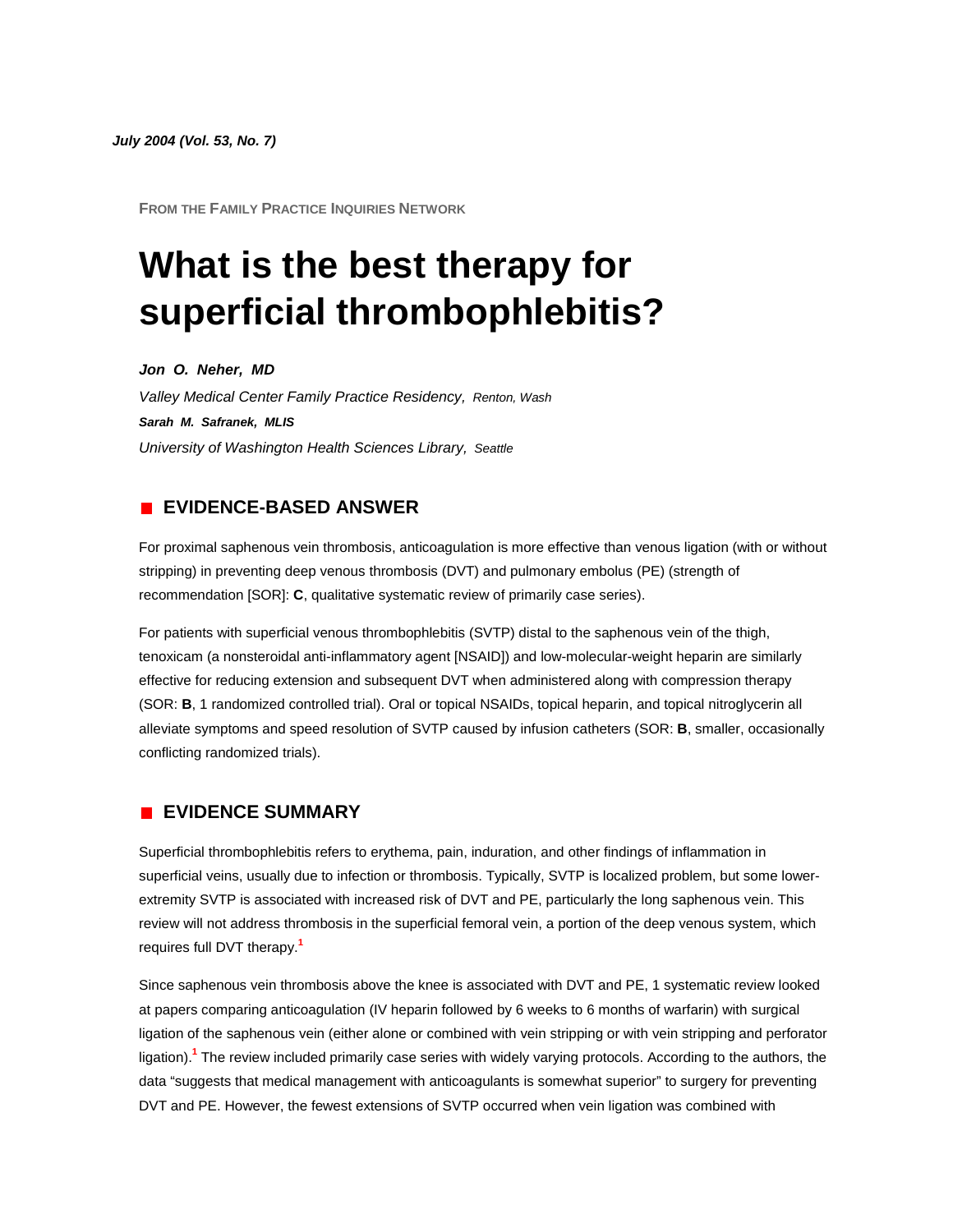stripping of the thrombosed vein and interruption of perforators.

In a more recent trial, patients randomized to subcutaneous heparin at 12,500 units twice daily for a week followed by 10,000 units twice daily had fewer vascular complications of proximal saphenous vein thrombosis than those receiving heparin at 5000 units twice daily (6/30 in the low-dose group and 1/30 in the high-dose group; *P*<.05; number needed to treat [NNT]=6[\).](http://www.jfponline.com/Pages.asp?AID=1735&issue=July_2004&UID=#bib2)**<sup>2</sup>** There were no bleeding complications in either group.

One large double-blind randomized controlled trial compared tenoxicam (an NSAID available in Canada, similar to piroxicam), enoxaparin (Lovenox), and placebo for 8 to 12 days in 427 patients with SVTP of the leg measuring 5 cm or mor[e.](http://www.jfponline.com/Pages.asp?AID=1735&issue=July_2004&UID=#bib3)**<sup>3</sup>** Patients were also treated with compression hose. Patients who required immediate anticoagulation or venous ligation were excluded. Within 3 months, 35% of patients taking placebo developed an extension or recurrence of their SVTP or a DVT, compared with 16% to 17% of treated patients (NNT=6). There was no significant difference in outcome between subcutaneous enoxaparin at fixed (40 mg/d) or adjusted doses (1.5 mg/kg), or 20 mg/d oral tenoxicam. In a small randomized trial (n=40), intramuscular defibrotide provided better symptom resolution than low-dose heparin for patients with uncomplicated SVTP of the le[g.](http://www.jfponline.com/Pages.asp?AID=1735&issue=July_2004&UID=#bib4)**<sup>4</sup>**

For infusion-related SVTP, a randomized controlled trial of 120 patients found both oral and topical diclofenac effective in reducing symptoms (NNT=3), although oral diclofenac had significantly more gastrointestinal side effects (number needed to harm=3 for dyspepsia[\).](http://www.jfponline.com/Pages.asp?AID=1735&issue=July_2004&UID=#bib5)**<sup>5</sup>** Two double-blind trials of topical heparin showed it to be superior to placebo in reducing symptoms and speeding healin[g.](http://www.jfponline.com/Pages.asp?AID=1735&issue=July_2004&UID=#bib6)**<sup>6</sup>**,**[7](http://www.jfponline.com/Pages.asp?AID=1735&issue=July_2004&UID=#bib7)**

In the larger study (n=126), 44% of patients treated with 1000 IU/g heparin gel 3 times a day were symptomfree at 1 week, compared with 26% on placebo (NNT=6[\).](http://www.jfponline.com/Pages.asp?AID=1735&issue=July_2004&UID=#bib7)**<sup>7</sup>** A randomized trial of infusion-related SVTP (n=100) found that 2% nitroglycerin gel eliminated pain in 50 hours vs 72 hours with topical heparin (*P*<.05[\).](http://www.jfponline.com/Pages.asp?AID=1735&issue=July_2004&UID=#bib8)**<sup>8</sup>** A smaller, underpowered double-blind trial of topical heparin, piroxicam gel, and placebo (22 to 24 patients in each treatment arm) failed to find efficacy with either therap[y.](http://www.jfponline.com/Pages.asp?AID=1735&issue=July_2004&UID=#bib9)**<sup>9</sup>**

#### **RECOMMENDATION FROM OTHERS**  $\mathbf{r}$

For SVTP of the leg that does not include the proximal saphenous vein, *Up To Date* recommends compression and oral NSAIDs, noting that NSAIDs are inexpensive, help with symptom control, and appear comparable to low-molecular-weight heparin in limiting complications.**[10](http://www.jfponline.com/Pages.asp?AID=1735&issue=July_2004&UID=#bib10)**

### **CLINICAL COMMENTARY:**

# **Those with symptoms in the thigh need closer follow-up, more aggressive therapy**

*James L. Greenwald, MD*

*SUNY Upstate Medical University,Syracuse, NY*

Patients with a red, swollen, painful extremity are commonly encountered in my practice. I see this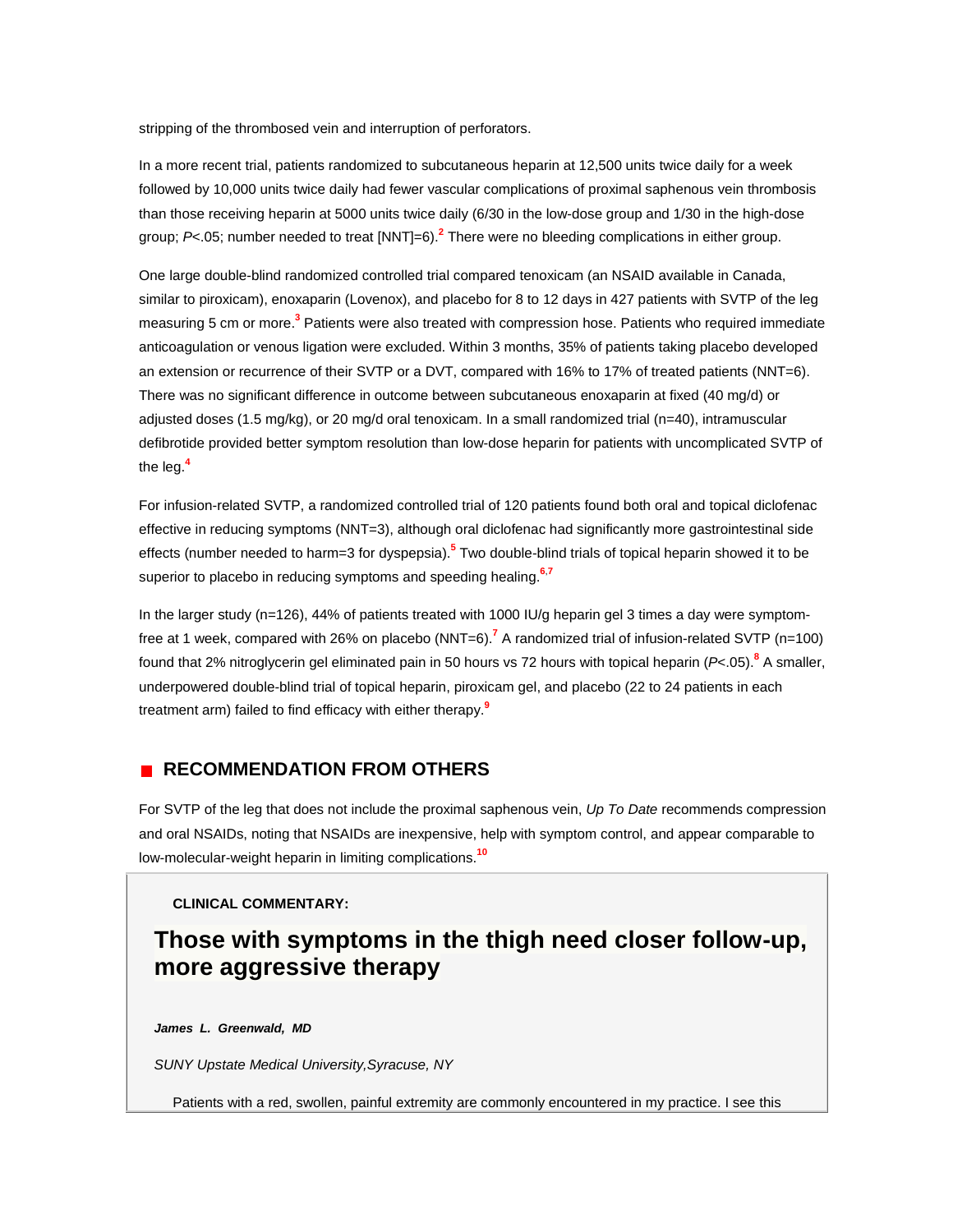among patients with venous stasis due to obesity, aging, and varicosities. I find ready access to a D-dimer blood test and a venous Doppler can help me rule out DVT. I end up treating many of these patients with both an NSAID and an antistaphylococcal antibiotic, because of the lack of certainty in differentiating superficial phlebitis from cellulitis.

Upper extremity phlebitis is less common. It can occur in a delayed fashion several days after a patient has received intravenous therapy. The characteristic on exam is a knotty, red, ropey painful structure correlating to the course of the basilic or cephalic vein.

This review is helpful to me; it reinforces that the patients I see with symptoms in the thigh need closer follow-up and more aggressive therapy with anticoagulation, no matter what the Doppler shows. I usually hold off on anticoagulating other patients until they show no improvement with a trial of the NSAIDs and compression. Topical heparin and nitroglycerin gel are therapies new to me and appear worth looking into for the patient who is not improving. In a quick search for topical heparin, I could not find a US source, and it is not used locally.

### **REFERENCES**

- 1. Sullivan V, Denk PM, Sonnad SS, Eagleton MJ, Wakefield TW. Ligation versus anticoagulation: treatment of aboveknee superficial thrombophlebitis not involving the deep venous system. *J Am Coll Surg* 2001;193:556–562.
- 2. Marchiori A, Verlato F, Sabbion P , et al. High versus low doses of unfractionated heparin for the treatment of superficial thrombophlebitis of the leg. A prospective, controlled, randomized study. *Haematologica* 2002;87:523–527.
- 3. Superficial Thrombophlebitis Treated by Enoxaparin Study Group. A pilot randomized double-blind comparison of a low-molecular-weight heparin, a nonsteroidal anti-inflammatory agent, and placebo in the treatment of superficial vein thrombosis. *Arch Intern Med* 2003;163:1657–1663.
- 4. Belcaro G. Evolution of superficial vein thrombosis treated with defibrotide: comparison with low dose subcutaneous heparin. *Int J Tissue React* 1990;12:319– 324.
- 5. Becherucci A, Bagilet D, Marenghini J, Diab M, Biancardi H. [Effect of topical and oral diclofenac on superficial thrombophlebitis caused by intravenous infusion]. *Med Clin (Barc)* 2000;114:371–373.
- 6. Mehta PP, Sagar S, Kakkar VV. Treatment of superficial thrombophlebitis: a randomized, double-blind trial of heparinoid cream. *Br Med J* 1975;3:614–616.
- 7. Vilardell M, Sabat D, Arnaiz JA , et al. Topical heparin for the treatment of acute superficial phlebitis secondary to indwelling intravenous catheter. A double-blind, randomized, placebo-controlled trial. *Eur J Clin Pharmacol* 1999;54:917–921.
- 8. Almenar L, Hernandez M, Gimeno JV, Palencia M, Algarra F. [Heparionoids versus nitroglycerin in the treatment of superficial phlebitis]. *Rev Clin Esp* 1993;193:229–231.